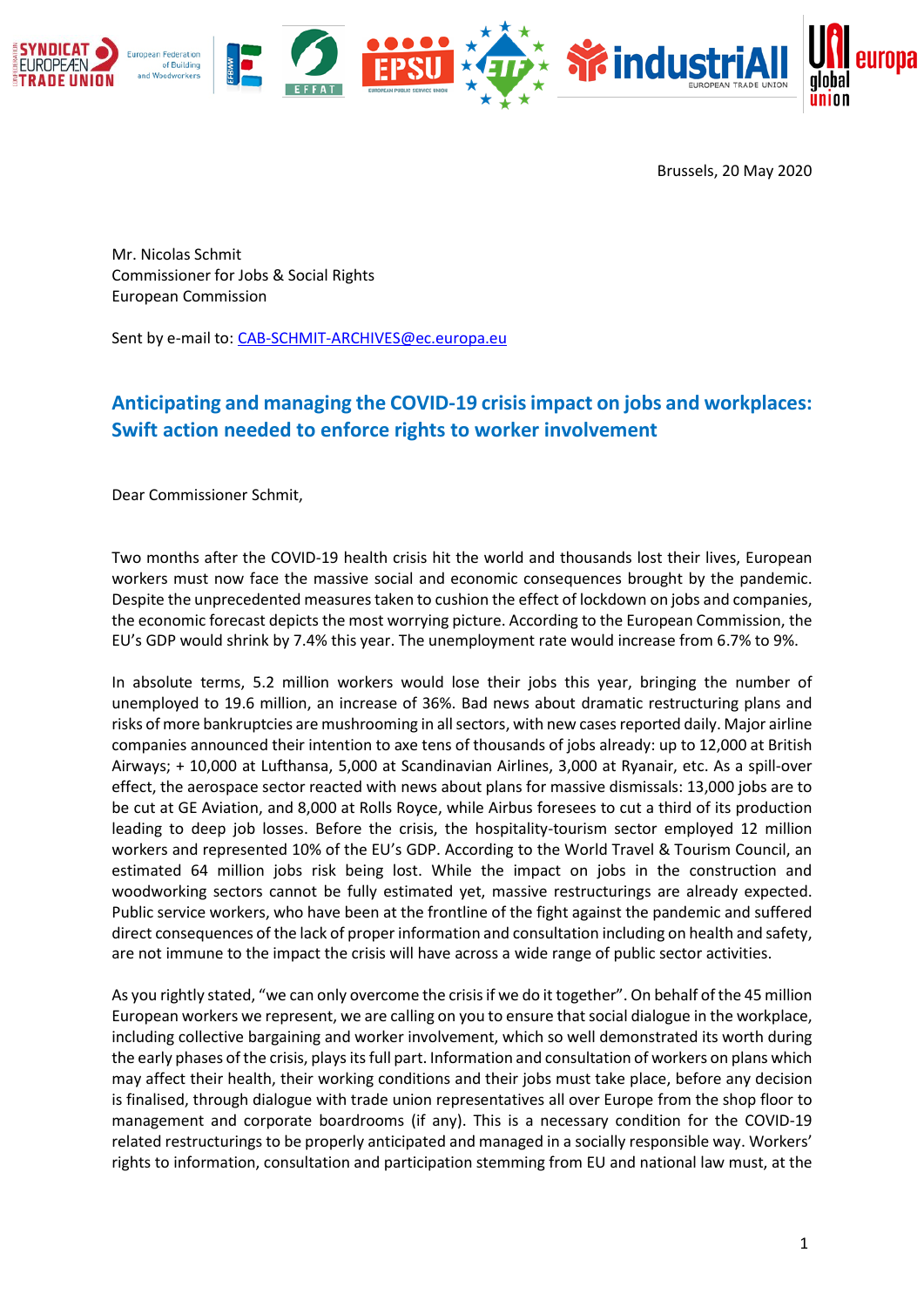

very least, be enforced and complied with<sup>1</sup>. Implementing the EU social partners' agreement on information and consultation rights for workers and civil servants in central government administrations by a Directive has become all the more urgent.

Unfortunately, what we see in practice is a very limited involvement of worker and trade union representatives in strategic decision-making, if any. Using the excuse of travel ban and social distancing, as well as that of the time constraint associated with the COVID-19 crisis, some employers are simply calling off meetings and talks on plans about the future of jobs and working conditions with national bodies of worker representation and European-level Works Councils, and making unilateral decisions. Some management representatives are pretending that the socio-economic impact of the global pandemic on the company is not a matter of information and consultation of the European Works Councils either because "consequences of an health crisis" is not listed in the EWC agreement as a topic for consultation, or because it is not deemed of a "transnational nature" due to the varying responses provided by Member States to the crisis. Reforms of labour law conducted in some countries prior to the COVID-19 crisis have already considerably weakened worker representatives' ability to engage into genuine dialogue with management to deal with critical cases.

We have repeatedly warned the European Commission about both national and European rights for worker information, consultation and participation not being complied with in accordance with the spirit and letter of the European Directives, and about the persisting legal hindrances for workers to enforce their rights before the courts. We, together with the European Parliament<sup>2</sup>, repeatedly stressed the lack of proper EU legal instruments to anticipate and manage restructurings, both in the public and the private sectors. Assessments run by the European Commission itself concluded to the deficiencies in how companies meet their obligation to inform and consult worker representatives before a decision is made<sup>3</sup>, and to the inappropriate response provided by existing EU instruments<sup>4</sup>.

At one of the most critical times for European workers, their workplace representatives must – both at the national and the European level, and before any decision is taken – have:

- timely access to meaningful and comprehensive up-to-date information about the likely impact of the COVID-19 crisis on the company economic performance, on the jobs and working conditions;
- enough time and resources to run in-depth assessment of the information provided with the support of economic/financial experts to work on alternatives to redundancies, closures, and any other measures which would negatively impact workers' interests;
- the genuine opportunity to discuss those alternatives with real decision-makers, including top management and board members (if any), who must provide a motivated response to the proposed alternatives and justification for the final decision which will be made;
- the guarantee that non-compliance with information, consultation and participation obligations warrant deterrent sanctions, i.e. the suspension of the management decision until workers' rights are properly respected.

<sup>1</sup> Including, with regard to the European framework: Directive 98/59/EC on collective redundancies, Directive 2001/23/EC on transfers of undertakings, Directive 2002/14/EC on a general framework for information and consultation, Directive 2004/25/EC on takeover bids, Directive 2009/38/EC on European Works Councils, Directive 2001/86/EC on employee involvement in companies under a European Company Statute.

 $2$  2013 European Parliament resolution on information and consultation of workers, anticipation, and management of restructuring (known as the Cercas report).

<sup>&</sup>lt;sup>3</sup> See the evaluation study on the implementation of the EWC Directive released in March 2016, and the corresponding Communication (COM (2018)292 final).

<sup>&</sup>lt;sup>4</sup> See the study on the application of the EU Quality framework for anticipation of change and restructuring released in 2018.